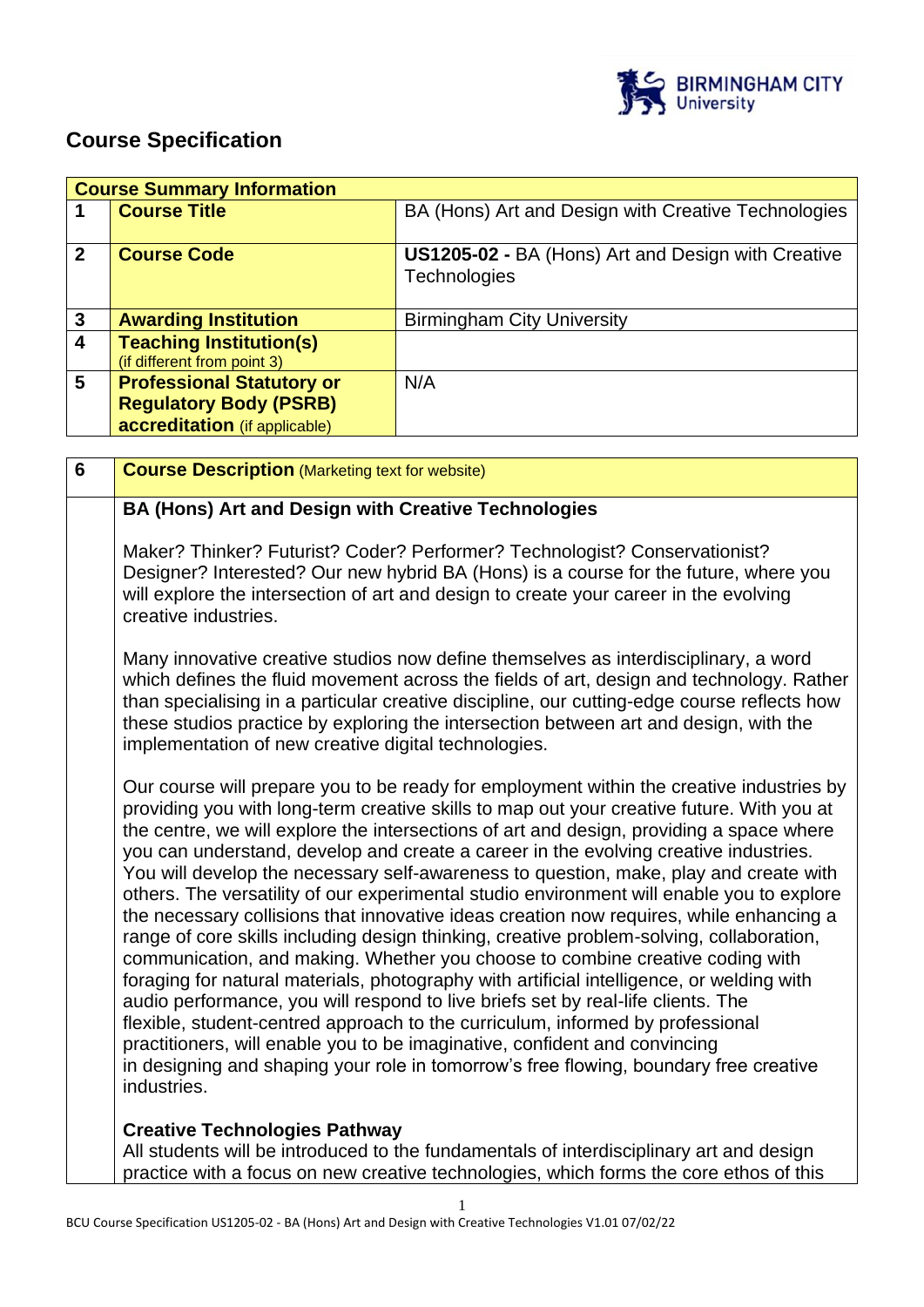

course. In line with the development of our digital futures we are introducing an optional pathway in Creative Technologies which will give you the opportunity to focus specifically on further developing your digital skills through a breadth of technological approaches.

If you choose the Creative Technologies pathway you will cover the same curriculum, but will opt for technology-based outcomes. You will be assessed in relation to your exploration, questioning and use of a range of contemporary digital technologies and your creative applications in relation to the module theme. Work may still embrace a sense of physicality but the focus will retain an element of Creative Technologies. You can either choose the Creative Technologies pathway at the start of your studies, or transfer over to the Creative Technologies pathway at the end of each academic year. At the end of each year, during feedback with tutors, you can transfer over to the Creative Technologies pathway, but you will be required to evidence 80% engagement with the weekly Creative Technologies workshops, which you will document on a digital platform 'Workshop Log'. If you have not engaged in workshops to 80%, you will need to evidence sufficient engagement over the summer.

| $\overline{7}$ | <b>Course Awards</b>                                                                                          |              |                                  |
|----------------|---------------------------------------------------------------------------------------------------------------|--------------|----------------------------------|
| 7a             | <b>Name of Final Award</b>                                                                                    | <b>Level</b> | <b>Credits</b><br><b>Awarded</b> |
|                | Bachelor of Arts with Honours Art and Design with Creative<br><b>Technologies</b>                             | Level 6      | 360                              |
|                | Bachelor of Arts with Honours Art and Design with Creative<br><b>Technologies with Professional Placement</b> | Level 6      | 480                              |
|                |                                                                                                               |              |                                  |
| 7b             | <b>Exit Awards and Credits Awarded</b>                                                                        |              |                                  |
|                | Certificate of Higher Education Art and Design                                                                | Level 4      | 120                              |
|                | Diploma of Higher Education Art and Design                                                                    | Level 5      | 240                              |
|                | Bachelor of Arts Art and Design                                                                               | Level 6      | 300                              |
|                |                                                                                                               |              |                                  |

| 18 | <b>Derogation from the University Regulations</b> |
|----|---------------------------------------------------|
|    | N/A                                               |

| <b>Delivery Patterns</b><br>9 |                                |                          |           |
|-------------------------------|--------------------------------|--------------------------|-----------|
| <b>Mode(s) of Study</b>       | Location(s) of<br><b>Study</b> | <b>Duration of Study</b> | Code(s)   |
| <b>Full Time</b>              | <b>Margaret Street</b>         | 3 years                  | US1205-02 |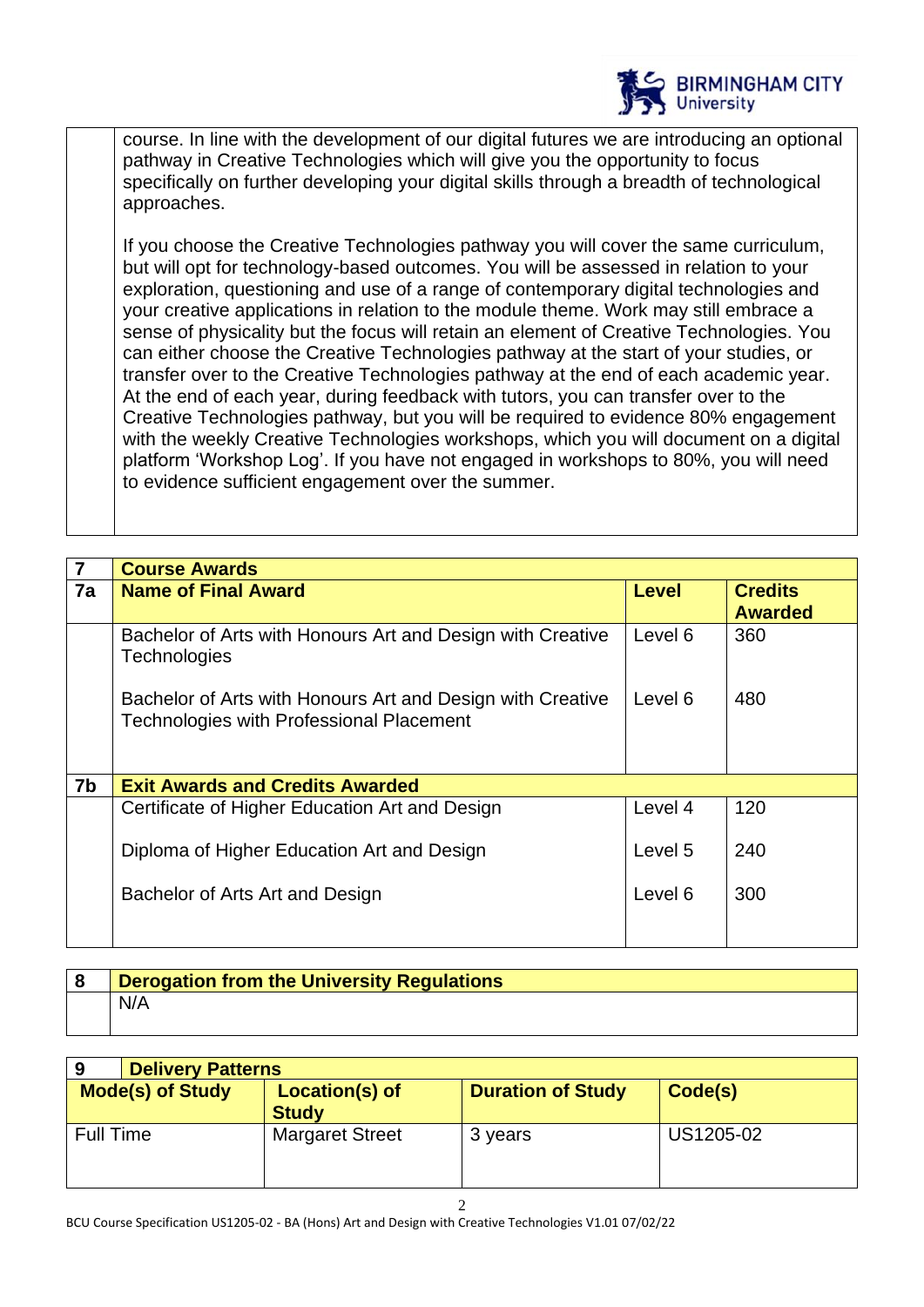

| Full Time with        | <b>Margaret Street</b> | 4 years | US1207-02 |
|-----------------------|------------------------|---------|-----------|
| Professional          |                        |         |           |
| <b>Placement Year</b> |                        |         |           |

| 10 | <b>Entry Requirements</b>                                                                                                                                       |                                                                                                                                                                                                                                                                                                                                                                                                                                                                                                                                                                                                                                                                                                                                                                                                                                                                                                                                                                                                                                                                                                                                                                                                                                                                                                                                                                                                                    |
|----|-----------------------------------------------------------------------------------------------------------------------------------------------------------------|--------------------------------------------------------------------------------------------------------------------------------------------------------------------------------------------------------------------------------------------------------------------------------------------------------------------------------------------------------------------------------------------------------------------------------------------------------------------------------------------------------------------------------------------------------------------------------------------------------------------------------------------------------------------------------------------------------------------------------------------------------------------------------------------------------------------------------------------------------------------------------------------------------------------------------------------------------------------------------------------------------------------------------------------------------------------------------------------------------------------------------------------------------------------------------------------------------------------------------------------------------------------------------------------------------------------------------------------------------------------------------------------------------------------|
|    | Home:                                                                                                                                                           | The admissions requirements for this course are stated on<br>the course page of the BCU website at                                                                                                                                                                                                                                                                                                                                                                                                                                                                                                                                                                                                                                                                                                                                                                                                                                                                                                                                                                                                                                                                                                                                                                                                                                                                                                                 |
|    |                                                                                                                                                                 | https://www.bcu.ac.uk                                                                                                                                                                                                                                                                                                                                                                                                                                                                                                                                                                                                                                                                                                                                                                                                                                                                                                                                                                                                                                                                                                                                                                                                                                                                                                                                                                                              |
|    | EU:                                                                                                                                                             | IELTS 6.0 with 6.0 in writing and no less than 5.5 in the remaining<br>three skills                                                                                                                                                                                                                                                                                                                                                                                                                                                                                                                                                                                                                                                                                                                                                                                                                                                                                                                                                                                                                                                                                                                                                                                                                                                                                                                                |
|    | International:                                                                                                                                                  | IELTS 6.0 with 6.0 in writing and no less than 5.5 in the remaining<br>three skills                                                                                                                                                                                                                                                                                                                                                                                                                                                                                                                                                                                                                                                                                                                                                                                                                                                                                                                                                                                                                                                                                                                                                                                                                                                                                                                                |
|    | Access:                                                                                                                                                         |                                                                                                                                                                                                                                                                                                                                                                                                                                                                                                                                                                                                                                                                                                                                                                                                                                                                                                                                                                                                                                                                                                                                                                                                                                                                                                                                                                                                                    |
| 11 | <b>Course Aims</b>                                                                                                                                              |                                                                                                                                                                                                                                                                                                                                                                                                                                                                                                                                                                                                                                                                                                                                                                                                                                                                                                                                                                                                                                                                                                                                                                                                                                                                                                                                                                                                                    |
|    | The aims of the course are to:                                                                                                                                  |                                                                                                                                                                                                                                                                                                                                                                                                                                                                                                                                                                                                                                                                                                                                                                                                                                                                                                                                                                                                                                                                                                                                                                                                                                                                                                                                                                                                                    |
|    | practitioners.<br>a single specialism.<br>$\bullet$<br>feeling.<br>adapting as the world is adapting.<br>$\bullet$<br>$\bullet$<br>collaboration and team work. | Place students at the heart of the curriculum to enable them to develop a greater<br>self-awareness to manage their own learning and potential as interdisciplinary<br>Enable students to become more thoughtful and resourceful than those trained in<br>Raise student awareness of the barriers between the university and the world by<br>removing traditional disciplinaries siloes.<br>Provide students with a multi-tooled approach to thinking, making, doing and<br>Provide a flexible curriculum structure that will enable the course to keep<br>Support students to become sustainable artists, designers and thinkers, able to<br>contribute better to the fast-changing world we all live in.<br>Enable students to develop professional attributes both within and outside the<br>curriculum through live briefs, employability events, specialist workshops, guest<br>speakers and a work placement opportunity.<br>Provide students with a broad understanding of the evolving creative industries,<br>and how business models, relationships and working patterns are changing,<br>through the exploration of digital technologies, reflective problem solving,<br>Provide students with a futures-approach to art and design, with long-term skills<br>and employability, to enable graduates to take up and even shaping their future<br>roles as creative leaders and practitioners of change. |

| 12 | <b>Course Learning Outcomes</b>                                                                                                     |
|----|-------------------------------------------------------------------------------------------------------------------------------------|
|    | Knowledge and understanding                                                                                                         |
|    | Relate to the needs of an identified client, user, community or audience in an<br>empathetic, human-centred and planet-centred way. |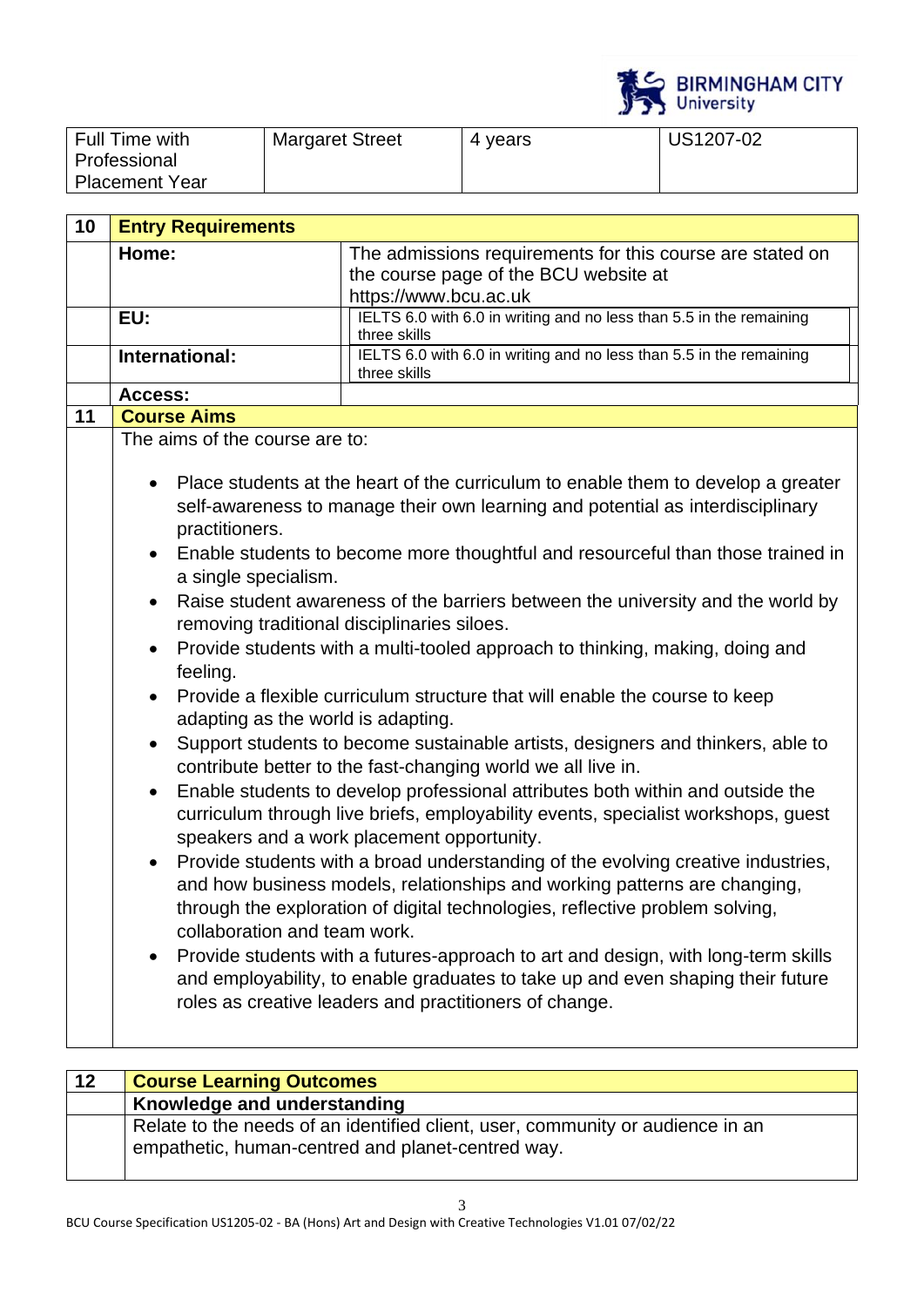

| Critically evaluate the appropriateness of different art and design methodologies and<br>making approaches through review, discussion and critique, to propose solutions.                                                |
|--------------------------------------------------------------------------------------------------------------------------------------------------------------------------------------------------------------------------|
| Construct a position for yourself locally, nationally or globally, in relation to a<br>professional career within the creative industries.                                                                               |
| Critically evaluate the contextual, historical, conceptual, economic, social,<br>environmental, and ethical dimensions of interdisciplinary art and design practice.                                                     |
| Investigate the creative practitioner's relationship with audience, clients, markets,<br>environments, users, consumers, participants, co-workers and co-creators within the<br>professional environment.                |
| Critically evaluate the implications and potential for current and emerging creative<br>digital technologies, in relation to interdisciplinary art and design practice.                                                  |
| <b>Skills and Attributes</b>                                                                                                                                                                                             |
| Engage with real-life problems relevant to sustainable development in different local,<br>national and global communities and circumstances.                                                                             |
| Be flexible, resourceful and resilient, and adapt a problem-solving mindset to fit<br>changing or unforeseen circumstances.                                                                                              |
| Work collaboratively as part of an effective team, including confidence, critical self-<br>awareness, listening, teamwork, decision making, negotiation and evaluation.                                                  |
| Communicate verbally and visually and present complex ideas clearly and succinctly,<br>to both specialist and non-specialist audiences.                                                                                  |
| Take risks and learn from constructive failure.                                                                                                                                                                          |
| Construct complex problem-solving skills and processes using research,<br>experimentation and reflection to identify relevant opportunities, purposes and<br>solutions through the use of creative digital technologies. |

| 13 | <b>Level Learning Outcomes</b>                                                                                                                                     |
|----|--------------------------------------------------------------------------------------------------------------------------------------------------------------------|
|    | Upon completion of Level 4 / the Certificate of Higher Education, students will be                                                                                 |
|    | able to:                                                                                                                                                           |
|    | Knowledge and understanding                                                                                                                                        |
|    | Identify the needs of a client, user, community or audience, and the needs of the planet.                                                                          |
|    | Discuss the critical, contextual, historical, conceptual, economic, social, environmental,<br>and ethical dimensions of interdisciplinary art and design practice. |
|    | Communicate the appropriateness of different art and design methodologies and<br>making approaches.                                                                |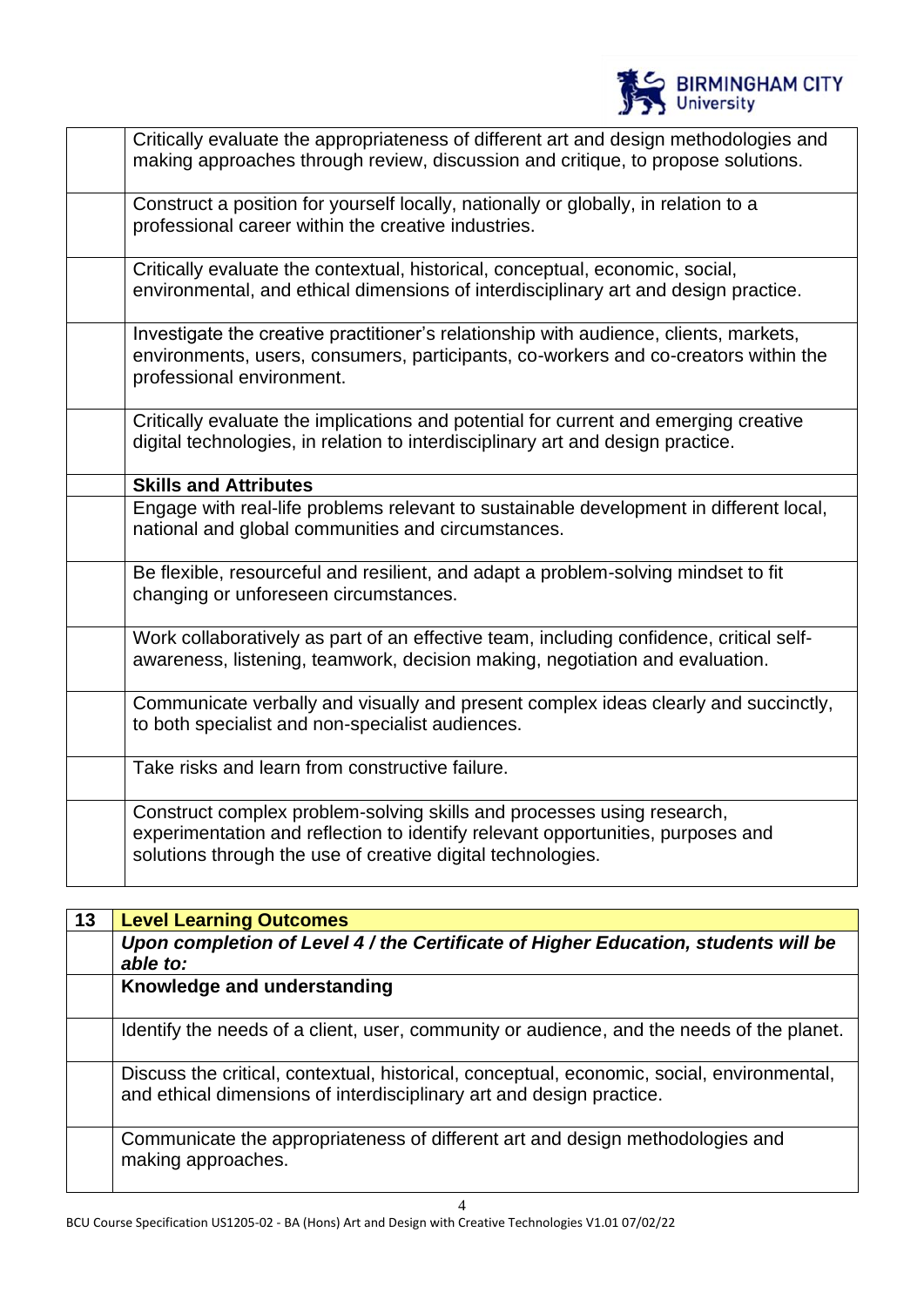

| Evaluate the role of interdisciplinary art and design practitioners within the evolving<br>creative industries, in relation to creative digital technologies.                                                |
|--------------------------------------------------------------------------------------------------------------------------------------------------------------------------------------------------------------|
| <b>Skills and Attributes</b>                                                                                                                                                                                 |
| Work collaboratively as part of an effective team.                                                                                                                                                           |
| Verbally and visually communicate.                                                                                                                                                                           |
| Question and critique yourself and others.                                                                                                                                                                   |
| Engage in interdisciplinary discussion to inform thinking about sustainable futures in<br>relation to creative digital technologies.                                                                         |
| Upon completion of Level 5 / the Diploma of Higher Education, students will be<br>able to:                                                                                                                   |
| Knowledge and understanding                                                                                                                                                                                  |
| Relate to the needs of an identified client, user, community or audience, and the needs<br>of the planet                                                                                                     |
| Apply appropriate art and design methodologies and making approaches through<br>review, discussion and critique, to propose solutions.                                                                       |
| Critically analyse a position for yourself locally, nationally or globally.                                                                                                                                  |
| Critically analyse the role of interdisciplinary art and design practitioners within the<br>evolving creative industries, in relation to creative digital technologies.                                      |
| <b>Skills and Attributes</b>                                                                                                                                                                                 |
| Engage with real-life problems relevant to sustainable development in different local,<br>national and global communities and circumstances.                                                                 |
| Work collaboratively as part of an effective team, including confidence, critical self-<br>awareness, listening, teamwork, decision making, negotiation and evaluation.                                      |
| Communicate verbally and visually, and present ideas clearly and succinctly.                                                                                                                                 |
| Apply problem-solving skills and processes using research, experimentation and<br>reflection to identify relevant opportunities, purposes and solutions through the use of<br>creative digital technologies. |
| Upon completion of 60 credits at Level 6 / the Bachelors Degree, students will be<br>able to:                                                                                                                |
| Knowledge and understanding                                                                                                                                                                                  |
| Relate to the needs of an identified client, user, community or audience in an<br>empathetic, human-centred and planet-centred way.                                                                          |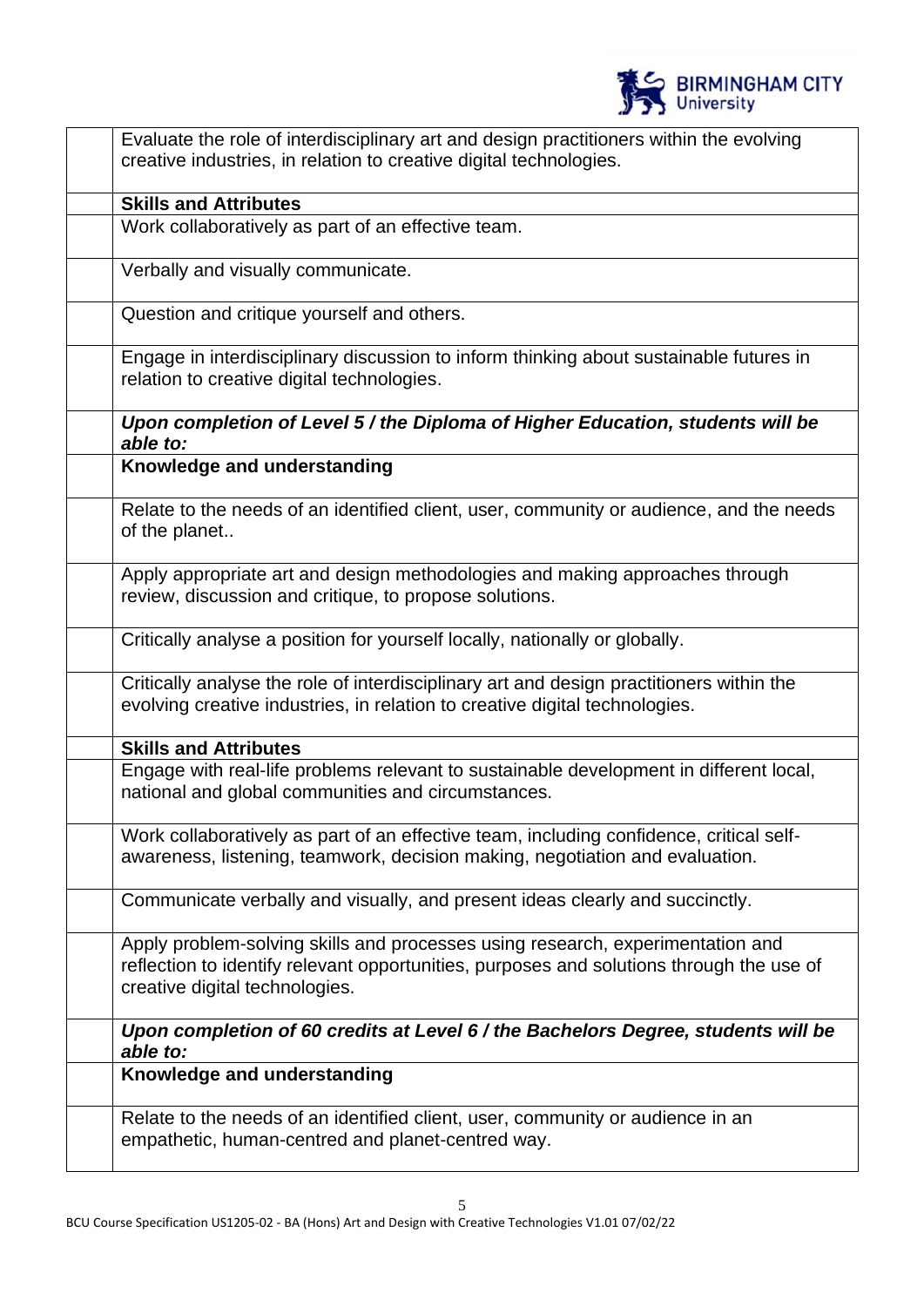

| Critically evaluate the appropriateness of different art and design methodologies and<br>making approaches through review, discussion and critique, to propose solutions.                                                |
|--------------------------------------------------------------------------------------------------------------------------------------------------------------------------------------------------------------------------|
| Critically evaluate the contextual, historical, conceptual, economic, social,<br>environmental, and ethical dimensions of interdisciplinary art and design practice.                                                     |
| Critically evaluate the implications and potential for current and emerging creative digital<br>technologies, in relation to interdisciplinary art and design practice.                                                  |
| <b>Skills and Attributes</b>                                                                                                                                                                                             |
| Be flexible, resourceful and resilient, and adapt a problem-solving mindset to fit<br>changing or unforeseen circumstances.                                                                                              |
| Work collaboratively as part of an effective team, including confidence, critical self-<br>awareness, listening, teamwork, decision making, negotiation and evaluation.                                                  |
| Communicate verbally and visually and present complex ideas clearly and succinctly, to<br>both specialist and non-specialist audiences.                                                                                  |
| Construct complex problem-solving skills and processes using research,<br>experimentation and reflection to identify relevant opportunities, purposes and solutions<br>through the use of creative digital technologies. |

## **14 Course Learning, Teaching and Assessment Strategy Learning and Teaching** Using methods of learning and teaching that are student-centred and inclusive, with a focus on self-awareness from the very beginning of your student journey from 'I' to 'We', the course will ensure that regardless of background, race, gender, religion, age, sexual orientation or disability, you will be provided with the same opportunities and appropriate levels of support to engage and develop your learning. This flexible, impactful, studentcentred curriculum is stimulating and challenging, offering impactful methods of learning and teaching that will ensure you are actively responsive and acquire the necessary selfawareness and practical and intellectual skills for personal excellence, graduate level employment and postgraduate and further study. The course represents the principle of practice-led teaching and learning. You will engage with real and authentic challenges which will allow you to apply knowledge, probe problems, and find purpose for and solutions to the multi-faceted complex problems faced by the creative industries profession. The course applies the Threshold Concept, giving you ownership, and just enough to be able to learn for yourself, and also applies STEAM thinking which is naturally iterative. Therefore, this course will be iterative. The course will offer provision of relevant professional, practical and technical resources, including research-active academic and technical support staff, libraries, workshops, studios, media suits, IT suits, exhibition spaces and lecture rooms. The delivery of the BA (Hons) Art and Design course will consist of: lectures; seminars; skills-based workshops; supervised group work; field trips; individual and group presentations; supported tutorials; directed learning; independent learning; and private

6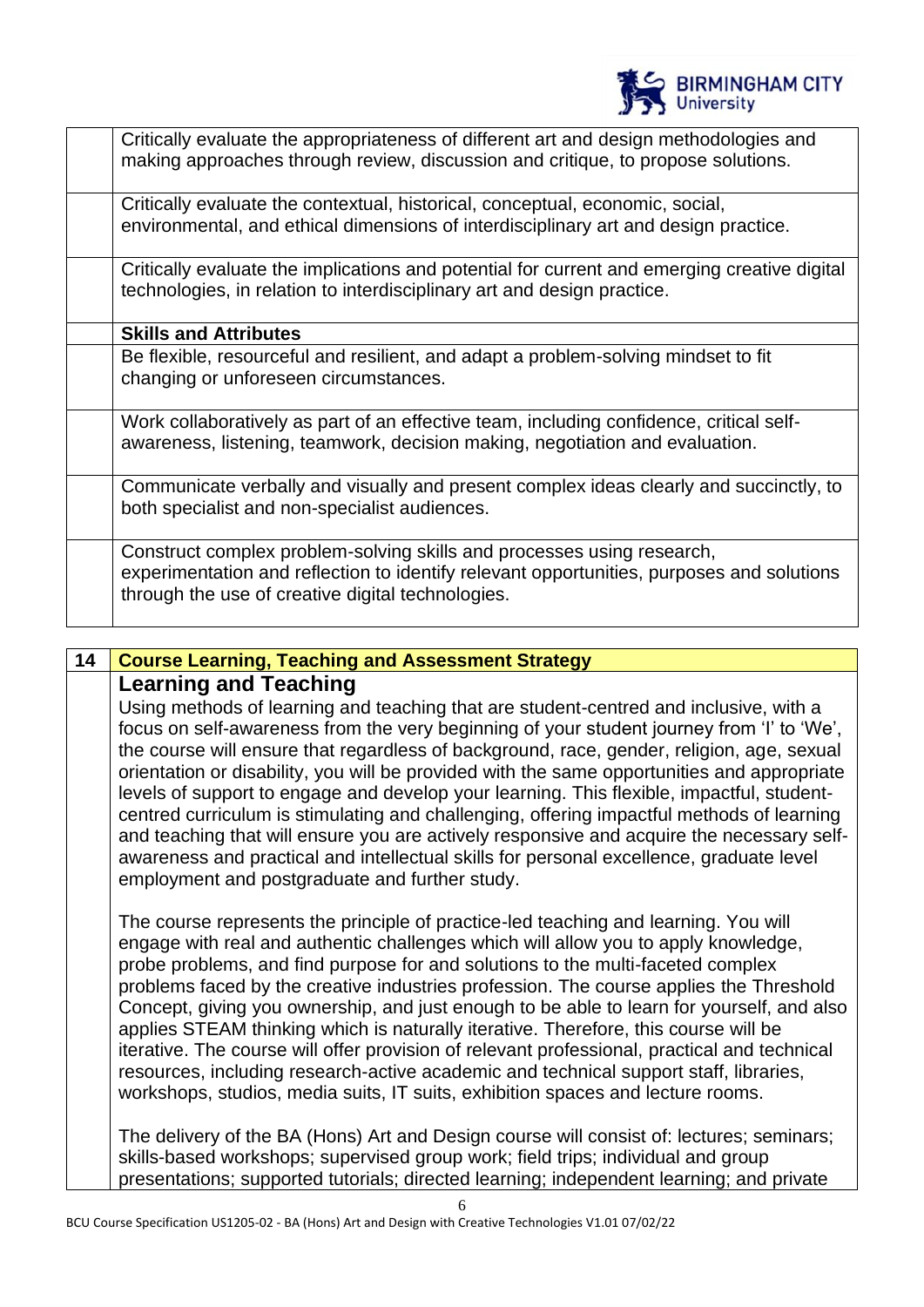

study. The course will also offer extra-curricular activities, including reading groups and digital literacy technical workshops. The course is taught through the exploration of the 'Labs' providing the fundamentals of interdisciplinary design practice, and through a series of core external facing live projects with local, national and global industry and academic partners. A scaffolded, structured approach is used in level 4 and 5 modules, particularly around fundamental academic skills as well as design-specific. This will prepare you for more autonomy at level 6.

Key employability skills will be acquired through both working independently and interacting and collaborating effectively in teams. Guided learning will be used to support you through tasks designed to develop transferable skills and understanding and to promote communication, responsibility and appropriate decision-making processes. The course will be taught by an interdisciplinary team of staff working across departments, collaborating in the sharing of ideas, approaches, and best practice in a quest to continually improve the course, and will be supported by Artists in Residence.

The teaching, learning and assessment methods of the course will include classroombased modules where you will learn essential thinking, communicating, collaborating, making, and presenting skills to ensure you are able to manage all aspects of your creative professional development. You will produce reflective written reports, case studies, audio-visual outcomes, professional artefacts and oral presentations. You will create **'Process Logs'** (digital blog/Padlet format) to record your work and demonstrate engagement and understanding of the creative industries. Throughout the course, skillsbased workshops will be offered to build both physical and digital skills. You will create **'Workshop Logs'** (digital blog/Padlet format) to record your work and demonstrate engagement. A Personal Tutor will help you reflect on your employability, and support will also be provided with the Placement Officer and BCU's Faculty-aligned Careers Advisors and Graduate Plus Teams. In line with the School of Art student contract, we will equip you to succeed as long as you engage with everything that is made available to you, by signing up for all recommended inductions and workshops.

## **Assessment**

Our assessment strategy is to use **formative** assessment**, summative** assessment, and **self-assessment** structures in each module. Informal formative sessions will also be held on a weekly basis with communal round-ups and sharing in the Thought Lab – with the cohort, others levels, students and staff from other courses and external partners. The aim is to build confidence in presenting ideas and to critique yourself and others from the start. Submissions will be both physical and on-line course work, and individual and group presentations. As developing self-awareness is a priority for the course, a self-reflexive approach to assessment is critical. Therefore, a self-assessment model is also embedded throughout the course, to develop assessment literacy and promote academic integrity. This self-assessment model will support high levels of course progression and retention as it will guide your expectations and achievement in clear, accessible and personal way, and will also demonstrate that the course values your voice.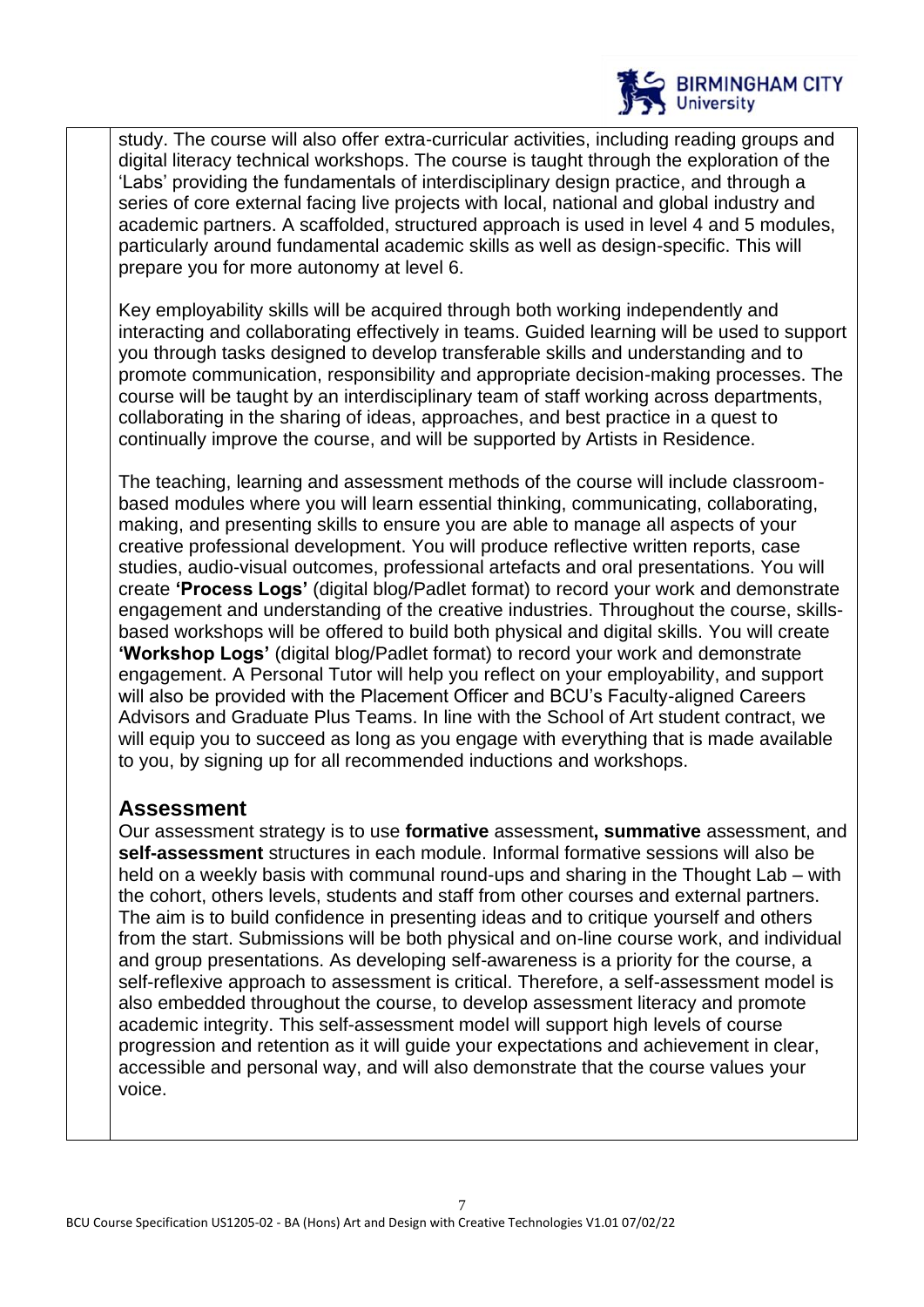

### **15 Course Requirements**

#### **15a**

### **Level 4:**

*In order to complete this course a student must successfully complete all the following CORE modules (totalling 120 credits):*

| <b>Module Code</b> | <b>Module Name</b>     | <b>Credit Value</b> |
|--------------------|------------------------|---------------------|
| <b>ART4236</b>     | <b>Thought Lab</b>     | 20                  |
| <b>ART4241</b>     | <b>Materials Lab</b>   | 20                  |
| <b>ART4240</b>     | <b>Digital Lab</b>     | 20                  |
| <b>ART4238</b>     | <b>Performance Lab</b> | 20                  |
| <b>ART4239</b>     | <b>Nature Lab</b>      | 20                  |
| <b>ART4237</b>     | <b>Speculative Lab</b> | 20                  |

### **Level 5:**

*In order to complete this course a student must successfully complete all the following CORE modules (totalling 120 credits):*

| <b>Module Code</b> | <b>Module Name</b>                   | <b>Credit Value</b> |
|--------------------|--------------------------------------|---------------------|
| ADM5001            | Live Project: Local (Faculty module) | 20                  |
| ART5145            | <b>Live Project: National</b>        | 40                  |
| <b>ART5146</b>     | <b>Live Project: Global</b>          | 40                  |

*In order to complete this course a student must successfully complete at least 20 credits from the following indicative list of OPTIONAL modules.* 

| <b>Module Code</b> | <b>Module Name</b>            | <b>Credit Value</b> |
|--------------------|-------------------------------|---------------------|
| ADM5000            | <b>Work Placement</b>         | 20                  |
| ADM5006            | <b>Collaborative Practice</b> | 20                  |

## **Level 5:**

**In order to qualify for the awards with Professional Placement, a student must successfully complete all of the modules listed above as well as the following Level 5 module (totalling 120 credits):**

| <b>Module Code</b> | <b>Module Name</b>            | <b>Credit Value</b> |
|--------------------|-------------------------------|---------------------|
| <b>PPY5003</b>     | <b>Professional Placement</b> |                     |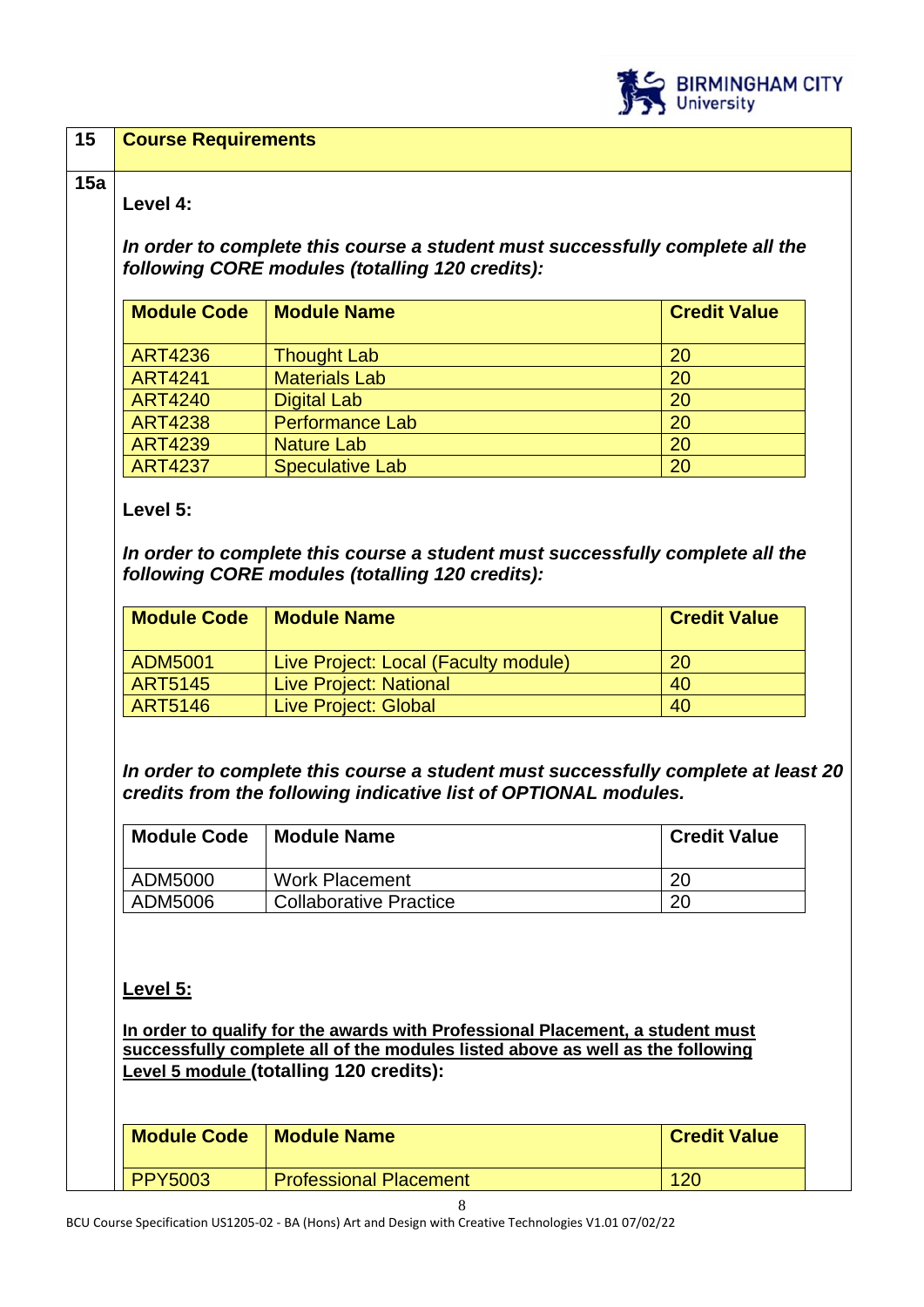

## **Level 6:**

*In order to complete this course a student must successfully complete all the following CORE modules (totalling 120 credits):*

| <b>Module Code</b> | <b>Module Name</b>                          | <b>Credit Value</b> |
|--------------------|---------------------------------------------|---------------------|
| ADM6006            | <b>Research Lab (Faculty Major Project)</b> | 40                  |
| <b>ART6143</b>     | <b>Futures Lab</b>                          | 20                  |
| <b>ART6144</b>     | <b>Creation Lab: Creative Technologies</b>  | 60                  |
|                    |                                             |                     |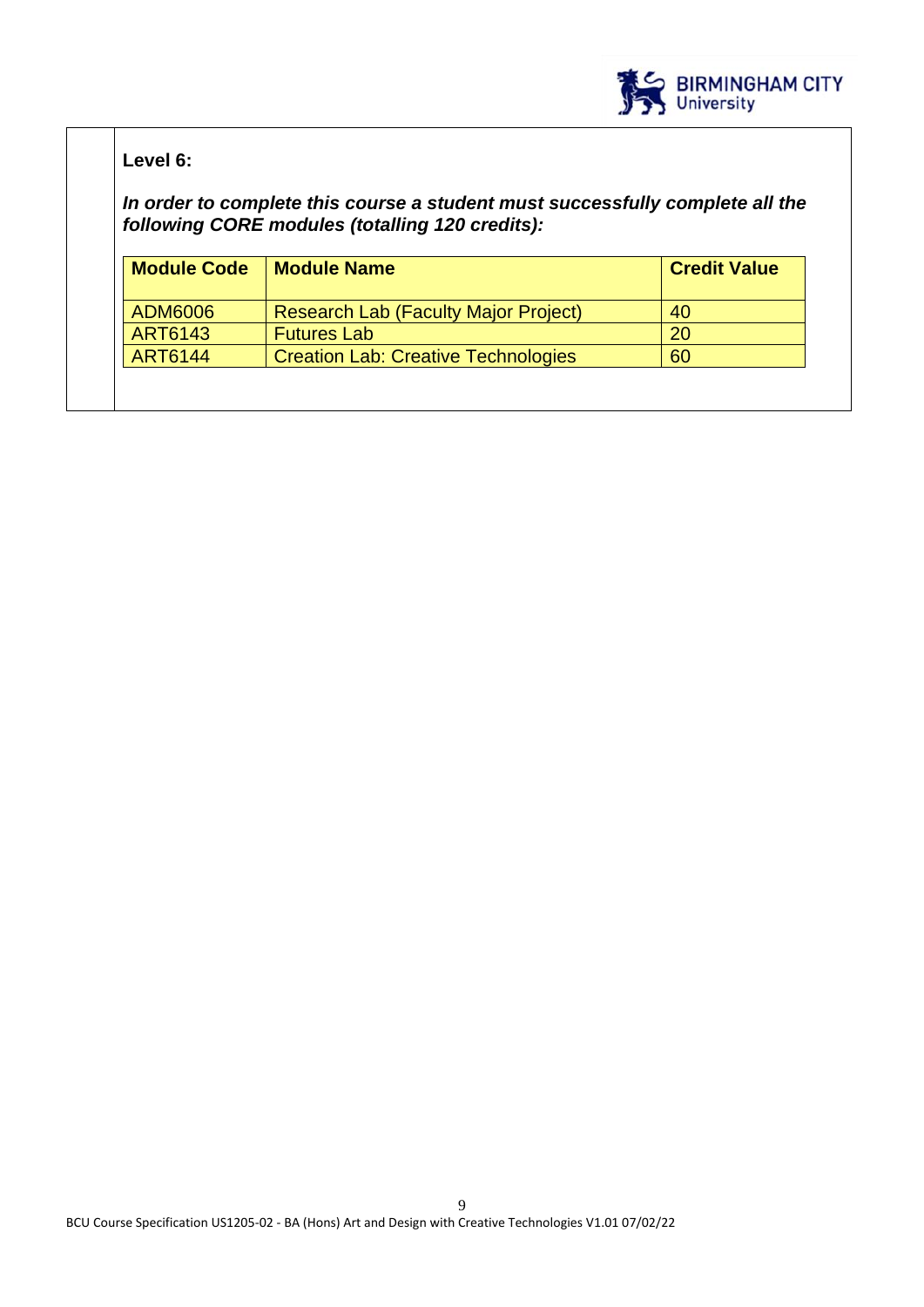

## **15b Structure Diagram**

### **Level 4**

| <b>SEMESTER ONE</b>               | <b>SEMESTER TWO</b>                    |                                          |
|-----------------------------------|----------------------------------------|------------------------------------------|
| Thought Lab (20 Credits – core)   | Performance Lab (20 Credits -<br>core) | Speculative Lab<br>$(20$ Credits – core) |
| Materials Lab (20 Credits – core) |                                        |                                          |
| Digital Lab (20 Credits – core)   | Nature Lab (20 Credits – core)         |                                          |

#### **Level 5**

| Live Project: Local (20<br>Credits - core) (Faculty<br>Module) | Live Project: National (40<br>Credits – core) | Work Placement (20<br>Credits - optional)<br>(Faculty Module)<br>Collaborative Practice (20<br>Credits - optional)<br>(Faculty Module) | Live Project: Global (40<br>$C$ redits $-$ core) |
|----------------------------------------------------------------|-----------------------------------------------|----------------------------------------------------------------------------------------------------------------------------------------|--------------------------------------------------|
|                                                                |                                               | International Exchange (60 Credits - optional) (Faculty<br>Module)                                                                     |                                                  |

## **Level 5 – Professional Placement (optional)**

| ′ emester۔                                  | Semester 2 |
|---------------------------------------------|------------|
| <b>Professional Placement (120 Credits)</b> |            |

## **Level 6**

| Research Lab (40 Credits – core) | Creation Lab: Creative Technologies (60 Credits -<br>core) |
|----------------------------------|------------------------------------------------------------|
| Futures Lab (20 Credits – core)  |                                                            |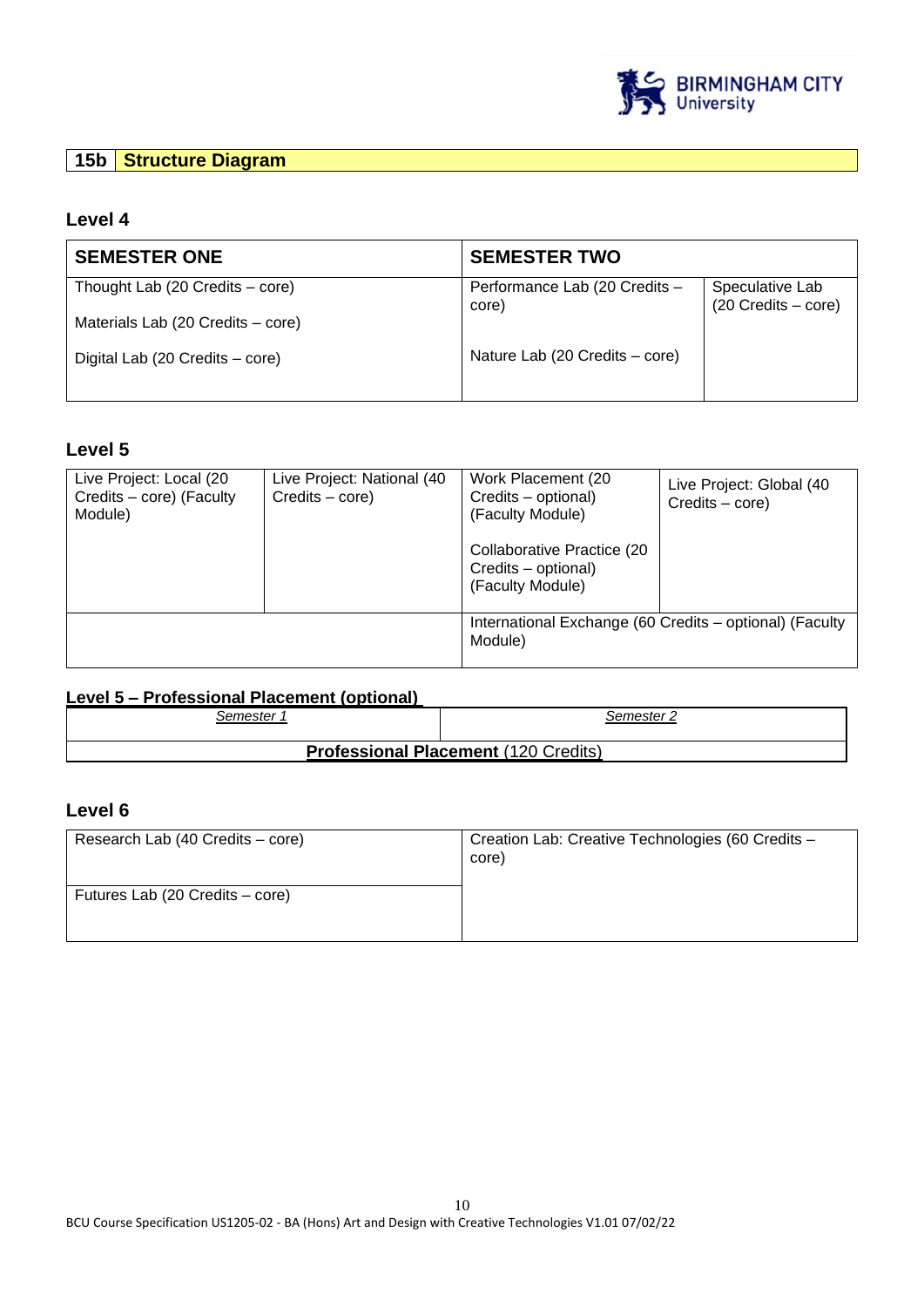

### **16 Overall Student Workload and Balance of Assessment**

Overall student *workload* consists of class contact hours, independent learning and assessment activity, with each credit taken equating to a total study time of around 10 hours. While actual contact hours may depend on the optional modules selected, the following information gives an indication of how much time students will need to allocate to different activities at each level of the course.

- *Scheduled Learning* includes lectures, practical classes and workshops, contact time specified in timetable
- *Directed Learning* includes placements, work-based learning, external visits, on-line activity, Graduate+, peer learning
- *Private Study* includes preparation for exams

The *balance of assessment* by mode of assessment (e.g. coursework, exam and in-person) depends to some extent on the optional modules chosen by students. The approximate percentage of the course assessed by coursework, exam and in-person is shown below.

### **Level 4 Workload**

#### **% time spent in timetabled teaching and learning activity**

| <b>Activity</b>           | <b>Number of Hours</b> |
|---------------------------|------------------------|
| <b>Scheduled Learning</b> | 230                    |
| Directed Learning         | 730                    |
| <b>Private Study</b>      | 240                    |
| Total Hours               | 1200                   |

#### **Balance of Assessment**

| <b>Assessment Mode</b> | Percentage |
|------------------------|------------|
| Coursework             | 100%       |
| Exam                   |            |
| In-Person              |            |

#### **Level 5**

#### **Workload**

#### **% time spent in timetabled teaching and learning activity**

| <b>Activity</b>          | <b>Number of Hours</b> |
|--------------------------|------------------------|
| Scheduled Learning       | 178                    |
| <b>Directed Learning</b> | 782                    |
| <b>Private Study</b>     | 240                    |
| <b>Total Hours</b>       | 1200                   |

### **Balance of Assessment**

| <b>Assessment Mode</b> | Percentage |
|------------------------|------------|
| Coursework             | 100%       |
| Exam                   |            |
| In-Person              |            |